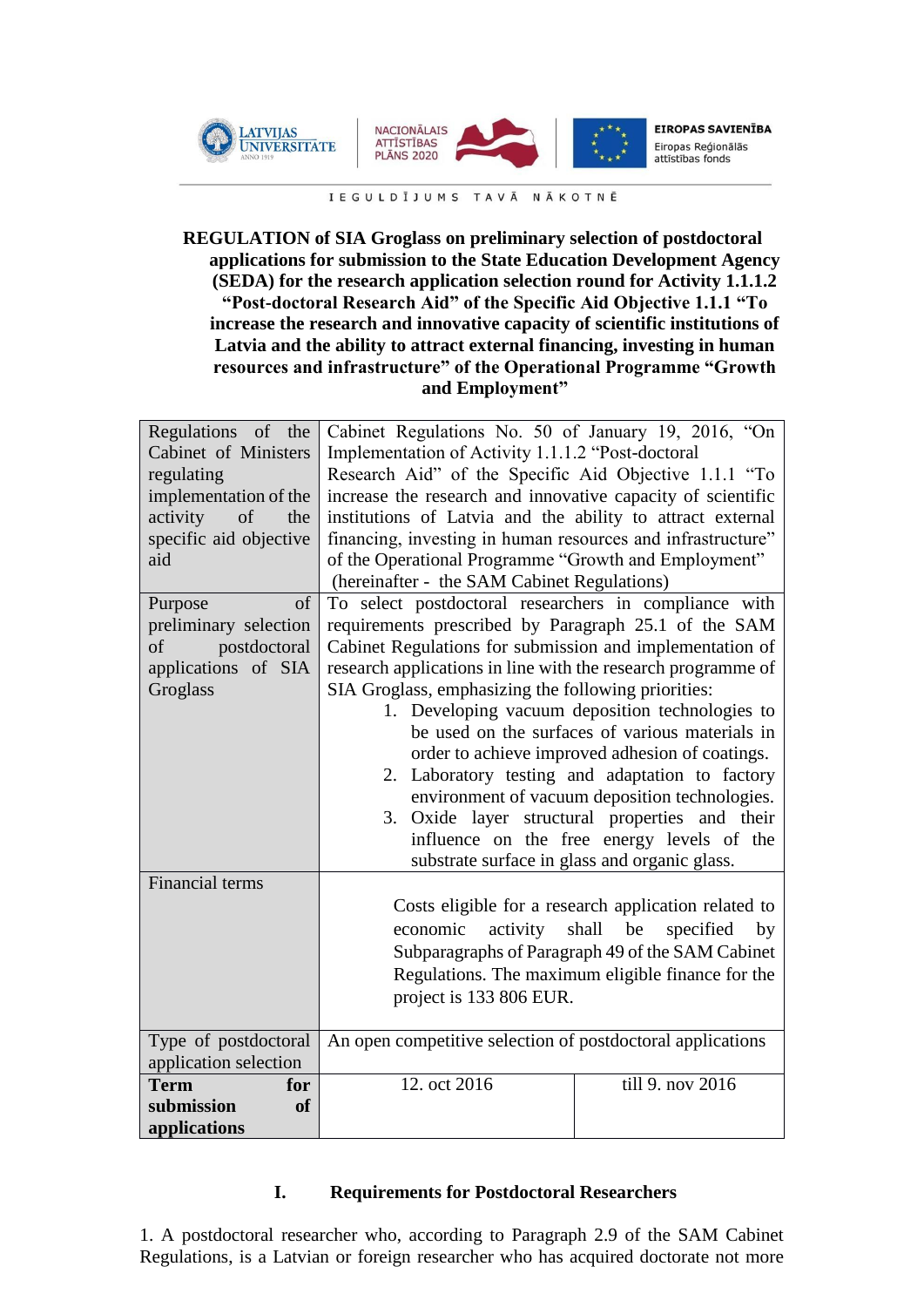than five years before the deadline for submission of research applications for postdoctoral research aid in the competition announced by the StateEducation Development Agency (SEDA), irrespective of age, race, gender, ethnicity, political affiliation, social status or other features, may participate in the selection procedure.

2.In the event of the approval of the research application the postdoctoral researcher must not concurrently receive:

2.1. remuneration within the frame of the present Activity and within the scope of this Activity and within the scope of Activity 1.1.1.1 "Practical Research Aid" and Activity 1.1.1.3 "Innovation Grants to Students" of the Specific Aid Objective 1.1.1 "To increase the research and innovative research commissioned by an enterprise, capacity of scientific institutions of Latvia and the ability to attract external financing, investing in human resources and infrastructure" of the Priority Action "Research, Technology Development and Innovations" of the Operational Programme "Growth and Employment";

2.2. remuneration in another project or place of work except the case except the case when the postdoctoral researcher's employment - outside the research application implementation - in academic work (except the leading researcher, researcher, research assistant) or in conducting contractual research commissioned by an enterprise does not exceed 0.2 FTE (full time equivalent). It shall be necessary in the given case to ensure appropriate account-keeping of the work time, taking due notice of restrictions imposed on employment by regulatory acts.

3. A postdoctoral researcher who has already once received funding of postdoctoral research aid in the Republic of Latvia shall not be allowed to participate in the selection procedure.

### **II. Submission of Postdoctoral Applications and Required Documents**

4. SIA Groglass shall prepare and announce application for preliminary selection of postdoctoral applications by publishing the Regulation on application selection, the announcement about the place for submissions, the deadline for application submissions in Latvian as well as in English on the website www.groglass.lv.

5. The postdoctoral researcher may submit the application by sending it to the email address: andris@groglass.lv.

- 6. The application for preliminary selection shall consist of the following:
	- 6.1. an application for the postdoctoral application selection(Supplement1.);
	- 6.2. the research project proposal (in English) (Supplement 1.2);
	- 6.3. the curriculum vitae (CV) of the postdoctoral researcher (in English);
	- 6.4. a copy of the diploma of the doctoral degree;

6.5. a statement by the postdoctoral researcher that the postdoctoral researcher has not received aid within the frame of the present Activity and in the event of the allocation of research application aid will not concurrently receive remuneration within the frame of the present Activity and within the scope of this Activity and within the scope of Activity 1.1.1.1 "Practical Research Aid" and Activity 1.1.1.3 "Innovation Grants to Students" of the Specific Aid Objective 1.1.1 "To increase the research and innovative research commissioned by an enterprise, capacity of scientific institutions of Latvia and the ability to attract external financing, investing in human resources and infrastructure" of the Priority Action "Research, Technology Development and Innovations" of the Operational Programme "Growth and Employment" (supplement 3).